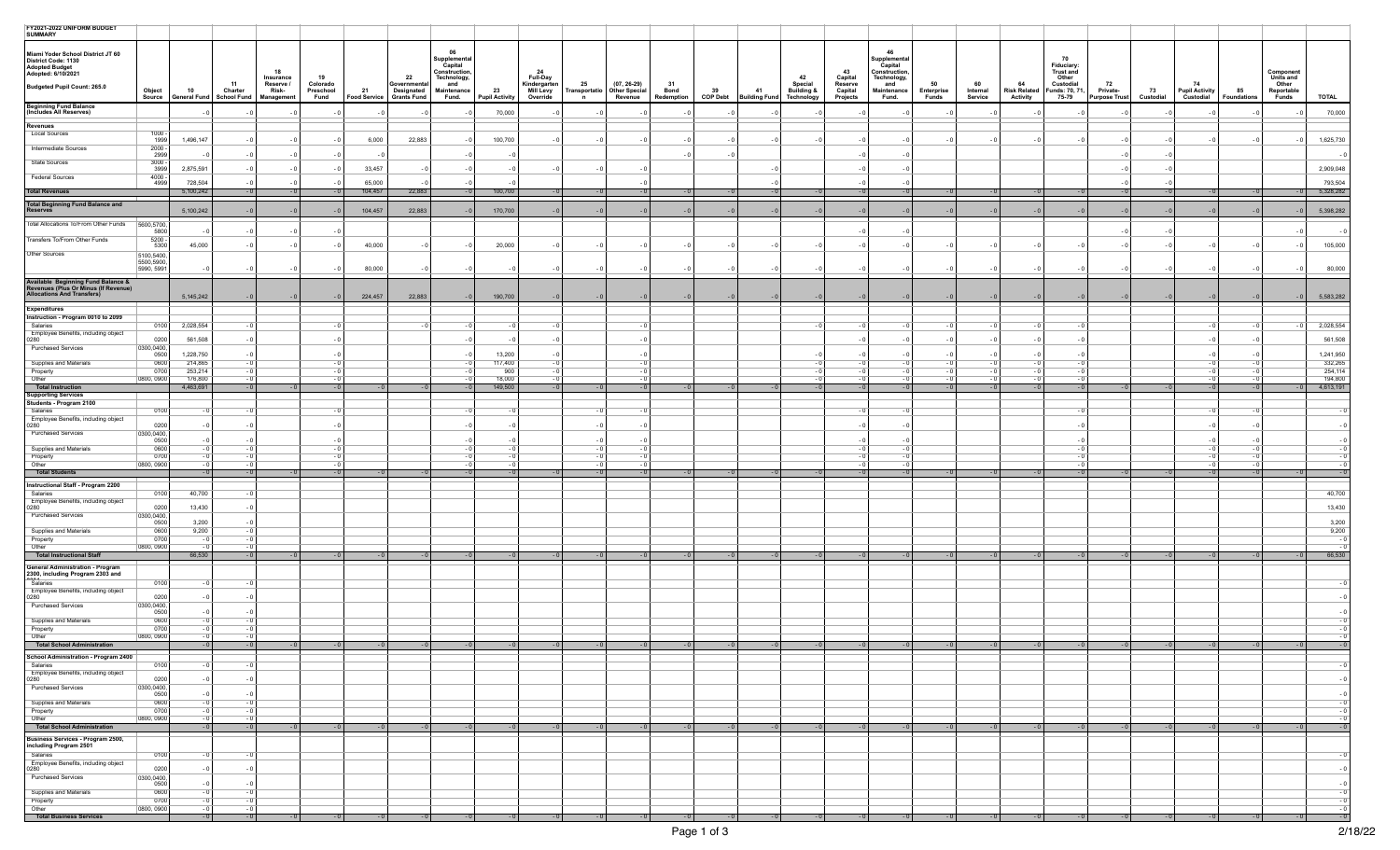| <b>Operations and Maintenance -</b>                                 |            |           |      |              |         |      |              |      |              |      |      |              |      |                   |      |                    |      |      |              |                        |
|---------------------------------------------------------------------|------------|-----------|------|--------------|---------|------|--------------|------|--------------|------|------|--------------|------|-------------------|------|--------------------|------|------|--------------|------------------------|
| Program 2600                                                        |            |           |      |              |         |      |              |      |              |      |      |              |      |                   |      |                    |      |      |              |                        |
| Salaries                                                            | 0100       | 223,500   |      |              |         |      |              |      |              |      |      |              |      |                   |      |                    |      |      |              | 223,500                |
| Employee Benefits, including object                                 |            |           |      |              |         |      |              |      |              |      |      |              |      |                   |      |                    |      |      |              |                        |
| 0280                                                                | 0200       | 64,600    | - 0  |              |         |      |              |      |              |      |      |              |      |                   |      |                    |      |      |              | 64,600                 |
| Purchased Services                                                  | 0300,0400, |           |      |              |         |      |              |      |              |      |      |              |      |                   |      |                    |      |      |              |                        |
|                                                                     | 0500       | 86,800    |      | - 0          |         |      |              |      |              |      |      |              |      |                   |      |                    |      |      |              | 86,800                 |
| Supplies and Materials                                              | 0600       | 148,500   |      |              |         |      |              |      |              |      |      |              |      |                   |      |                    |      |      |              | 148,500                |
| Property                                                            | 0700       | 5,000     |      |              |         |      |              |      |              |      |      |              |      |                   |      |                    |      |      |              | 5,000                  |
| Other                                                               | 0800, 0900 | 1,000     | - 0  | - 0          |         |      |              |      |              |      |      |              |      |                   |      |                    |      |      |              | 1,000                  |
|                                                                     |            |           |      |              |         |      |              |      |              |      |      |              |      |                   |      |                    |      |      |              |                        |
| <b>Total Operations and Maintenance</b>                             |            | 529,400   | $-0$ | $-0$<br>$-0$ |         |      |              |      |              |      |      |              |      |                   |      | $-0$<br>$-0$       |      |      |              | 529,400<br>$-0$        |
| Student Transportation - Program 2700                               |            |           |      |              |         |      |              |      |              |      |      |              |      |                   |      |                    |      |      |              |                        |
|                                                                     |            |           |      |              |         |      |              |      |              |      |      |              |      |                   |      |                    |      |      |              |                        |
| Salaries                                                            | 0100       | 260,437   |      |              |         |      |              |      |              |      |      |              |      |                   |      |                    |      |      |              | 260,437                |
| Employee Benefits, including object                                 |            |           |      |              |         |      |              |      |              |      |      |              |      |                   |      |                    |      |      |              |                        |
| 0280                                                                | 0200       | 68,805    |      |              |         |      |              |      |              |      |      |              |      |                   |      |                    |      |      |              | 68,805                 |
| <b>Purchased Services</b>                                           | 0300,0400, |           |      |              |         |      |              |      |              |      |      |              |      |                   |      |                    |      |      |              |                        |
|                                                                     | 0500       | 43,000    |      | - 0          |         |      |              |      |              |      |      |              |      |                   |      |                    |      |      |              | 43,000                 |
| Supplies and Materials                                              | 0600       | 102,000   |      |              |         |      |              |      |              |      |      |              |      |                   |      |                    |      |      |              | 102,000                |
| Property                                                            | 0700       | 2,300     |      |              |         |      |              |      |              |      |      |              |      |                   |      |                    |      |      |              | 2,300                  |
| Other                                                               | 0800, 0900 | - 0       | - 0  |              |         |      |              |      |              |      |      |              |      |                   |      |                    |      |      |              |                        |
|                                                                     |            |           |      |              |         |      |              |      |              |      |      |              |      |                   |      |                    |      |      |              |                        |
| <b>Total Student Transportation</b>                                 |            | 476,542   | $-0$ | $-0$<br>- 0  |         |      |              |      | $-0$         | $-0$ |      |              |      |                   |      | $-0$<br>$-0$       |      |      |              | 476,542<br>$-0$        |
|                                                                     |            |           |      |              |         |      |              |      |              |      |      |              |      |                   |      |                    |      |      |              |                        |
| Central Support - Program 2800,<br>including Program 2801           |            |           |      |              |         |      |              |      |              |      |      |              |      |                   |      |                    |      |      |              |                        |
|                                                                     |            |           |      |              |         |      |              |      |              |      |      |              |      |                   |      |                    |      |      |              |                        |
| Salaries                                                            | 0100       |           |      |              |         |      |              |      |              |      |      |              |      |                   |      |                    |      |      |              |                        |
| Employee Benefits, including object                                 |            |           |      |              |         |      |              |      |              |      |      |              |      |                   |      |                    |      |      |              |                        |
| 0280                                                                | 0200       |           |      |              |         |      |              |      |              |      |      |              |      |                   |      |                    |      |      |              |                        |
| Purchased Services                                                  | 0300,0400, |           |      |              |         |      |              |      |              |      |      |              |      |                   |      |                    |      |      |              |                        |
|                                                                     | 0500       |           |      | - 0          |         |      |              |      |              |      |      |              |      |                   |      |                    |      |      |              |                        |
| Supplies and Materials                                              | 0600       |           |      |              |         |      |              |      |              |      |      |              |      |                   |      |                    |      |      |              |                        |
| Property                                                            | 0700       |           |      |              |         |      |              |      |              |      |      |              |      |                   |      |                    |      |      |              |                        |
| Other                                                               | 0800, 0900 |           |      |              |         |      |              |      |              |      |      |              |      |                   |      |                    |      |      |              |                        |
|                                                                     |            | $-0$      | $-0$ | $-0$         |         |      |              |      |              |      |      |              |      |                   |      |                    |      |      |              | $-0$                   |
| <b>Total Central Support</b>                                        |            |           |      | $-0$         |         |      |              |      |              |      |      |              |      |                   |      | $-0$<br>$-0$       |      |      |              |                        |
| Other Support - Program 2900                                        |            |           |      |              |         |      |              |      |              |      |      |              |      |                   |      |                    |      |      |              |                        |
| Salaries                                                            | 0100       |           |      |              |         |      |              |      |              |      |      |              |      |                   |      |                    |      |      |              |                        |
|                                                                     |            |           |      |              |         |      |              |      |              |      |      |              |      |                   |      |                    |      |      |              |                        |
| Employee Benefits, including object                                 |            |           |      |              |         |      |              |      |              |      |      |              |      |                   |      |                    |      |      |              |                        |
| 0280                                                                | 0200       |           |      |              |         |      |              |      |              |      |      |              |      |                   |      |                    |      |      |              |                        |
| <b>Purchased Services</b>                                           | 0300,0400, |           |      |              |         |      |              |      |              |      |      |              |      |                   |      |                    |      |      |              |                        |
|                                                                     | 0500       |           |      |              |         |      |              |      |              |      |      |              |      |                   |      |                    |      |      |              |                        |
| Supplies and Materials                                              | 0600       |           |      |              |         |      |              |      |              |      |      |              |      |                   |      |                    |      |      |              |                        |
| Property                                                            | 0700       |           |      |              |         |      |              |      |              |      |      |              |      |                   |      |                    |      |      |              |                        |
| Other                                                               | 0800, 0900 | $-0$      | - 0  |              |         |      |              |      |              |      |      |              |      |                   |      |                    |      |      |              |                        |
|                                                                     |            |           |      |              |         |      |              |      |              |      |      |              |      |                   |      |                    |      |      |              |                        |
| Total Other Support                                                 |            | $-0$      | $-0$ | $-0$<br>$-0$ | $-0$    |      | $-0$<br>$-0$ | $-0$ | $-0$<br>$-0$ | $-0$ | $-0$ | $-0$         | $-0$ | $-0$<br>$-0$      | $-0$ | $-0$<br>$-0$       | $-0$ | $-0$ | $-0$         | $-0$<br>$-0$           |
| <b>Food Service Operations - Program</b>                            |            |           |      |              |         |      |              |      |              |      |      |              |      |                   |      |                    |      |      |              |                        |
| 3100                                                                |            |           |      |              |         |      |              |      |              |      |      |              |      |                   |      |                    |      |      |              |                        |
|                                                                     |            |           |      |              |         |      |              |      |              |      |      |              |      |                   |      |                    |      |      |              |                        |
| Salaries                                                            | 0100       |           |      |              | 87,244  |      |              |      |              |      |      |              |      |                   |      |                    |      |      |              | 87,244                 |
| Employee Benefits, including object                                 | 0200       |           |      |              |         |      |              |      |              |      |      |              |      |                   |      |                    |      |      |              |                        |
| 0280                                                                |            |           |      |              | 52,513  |      |              |      |              |      |      |              |      |                   |      |                    |      |      |              | 52,513                 |
| <b>Purchased Services</b>                                           | 0300,0400, |           |      |              |         |      |              |      |              |      |      |              |      |                   |      |                    |      |      |              |                        |
|                                                                     | 0500       |           |      | - 0          | 12,133  |      |              |      |              |      |      |              |      |                   |      |                    |      |      |              | 12,133                 |
| Supplies and Materials                                              | 0600       |           |      |              | 72,267  |      |              |      |              |      |      |              |      |                   |      |                    |      |      |              |                        |
|                                                                     |            |           |      |              |         |      |              |      |              |      |      |              |      |                   |      |                    |      |      |              |                        |
|                                                                     |            |           |      |              |         |      |              |      |              |      |      |              |      |                   |      |                    |      |      |              | 72,267                 |
| Property                                                            | 0700       |           |      |              |         |      |              |      |              |      |      |              |      |                   |      |                    |      |      |              |                        |
| Other                                                               | 0800, 0900 |           | - 0  |              | 300     |      |              |      |              |      |      |              |      |                   |      |                    |      |      |              | 300                    |
| <b>Total Other Support</b>                                          |            |           | $-0$ | $-0$         | 224,457 |      | $-0$<br>- 0  | - 0  | $-0$         | $-0$ | $-0$ |              |      | $-0$              |      | $-0$<br>$-0$       |      |      | - 0          | 224,457<br>$-0$        |
| <b>Enterprise Operations - Program 3200</b>                         |            |           |      |              |         |      |              |      |              |      |      |              |      |                   |      |                    |      |      |              |                        |
| Salaries                                                            | 0100       |           |      |              |         |      |              |      |              |      |      |              |      |                   |      |                    |      |      |              |                        |
|                                                                     |            |           |      |              |         |      |              |      |              |      |      |              |      |                   |      |                    |      |      |              |                        |
| Employee Benefits, including object                                 | 0200       |           |      |              |         |      |              |      |              |      |      |              |      |                   |      |                    |      |      |              |                        |
| 0280                                                                |            |           |      |              |         |      |              |      |              |      |      |              |      |                   |      |                    |      |      |              |                        |
| Purchased Services                                                  | 0300,0400, |           |      |              |         |      |              |      |              |      |      |              |      |                   |      |                    |      |      |              |                        |
|                                                                     | 0500       |           |      |              |         |      |              |      |              |      |      |              |      |                   |      |                    |      |      |              |                        |
| Supplies and Materials                                              | 0600       |           |      |              |         |      |              |      |              |      |      |              |      |                   |      |                    |      |      |              |                        |
| Property                                                            | 0700       |           |      |              |         |      |              |      |              |      |      |              |      |                   |      |                    |      |      |              |                        |
| Other                                                               | 0800, 0900 |           |      |              |         |      |              |      |              |      |      |              |      |                   |      |                    |      |      |              |                        |
| <b>Total Enterprise Operations</b>                                  |            | $-0$      | $-0$ | $-0$<br>$-0$ |         |      |              |      |              |      |      |              |      |                   | $-0$ | $-0$<br>$-0$       |      |      |              | $-0$                   |
|                                                                     |            |           |      |              |         |      |              |      |              |      |      |              |      |                   |      |                    |      |      |              |                        |
| <b>Community Services - Program 3300</b>                            |            |           |      |              |         |      |              |      |              |      |      |              |      |                   |      |                    |      |      |              |                        |
| Salaries                                                            | 0100       |           |      |              |         |      |              |      |              |      |      |              |      |                   |      |                    |      |      |              |                        |
| Employee Benefits, including object                                 |            |           |      |              |         |      |              |      |              |      |      |              |      |                   |      |                    |      |      |              |                        |
| 0280                                                                | 0200       |           |      |              |         |      |              |      |              |      |      |              |      |                   |      |                    |      |      |              |                        |
| Purchased Services                                                  | 0300,0400, |           |      |              |         |      |              |      |              |      |      |              |      |                   |      |                    |      |      |              |                        |
|                                                                     | 0500       |           |      |              |         |      |              |      |              |      |      |              |      |                   |      |                    |      |      |              |                        |
|                                                                     | 0600       |           |      |              |         |      |              |      |              |      |      |              |      |                   |      |                    |      |      |              |                        |
| Supplies and Materials                                              |            |           |      |              |         |      |              |      |              |      |      |              |      |                   |      |                    |      |      |              |                        |
| Property                                                            | 0700       |           |      |              |         |      |              |      |              |      |      |              |      |                   |      |                    |      |      |              |                        |
| Other                                                               | 0800, 0900 |           |      |              |         |      |              |      |              |      |      |              |      |                   |      |                    |      |      |              |                        |
| <b>Total Community Services</b>                                     |            | $-0$      | $-0$ | $-0$<br>$-0$ |         |      | $-0$<br>$-0$ |      | $-0$         | $-0$ | $-0$ |              | $-0$ | $-0$<br>$-0$      | $-0$ | $-0$<br>$-0$       |      |      | $-0$         | $-0$<br>$-0$           |
|                                                                     |            |           |      |              |         |      |              |      |              |      |      |              |      |                   |      |                    |      |      |              |                        |
| Education for Adults - Program 3400                                 |            |           |      |              |         |      |              |      |              |      |      |              |      |                   |      |                    |      |      |              |                        |
| Salaries                                                            | 0100       |           |      |              |         |      |              |      |              |      |      |              |      |                   |      |                    |      |      |              |                        |
| Employee Benefits, including object                                 |            |           |      |              |         |      |              |      |              |      |      |              |      |                   |      |                    |      |      |              |                        |
| 0280                                                                | 0200       |           |      |              |         |      |              |      |              |      |      |              |      |                   |      |                    |      |      |              |                        |
| Purchased Services                                                  | 0300,0400, |           |      |              |         |      |              |      |              |      |      |              |      |                   |      |                    |      |      |              |                        |
|                                                                     | 0500       | - 0       | - 0  |              |         |      |              |      |              |      |      |              |      |                   |      |                    |      |      |              | $-0$                   |
| Supplies and Materials                                              | 0600       |           |      |              |         |      |              |      |              |      |      |              |      |                   |      |                    |      |      |              | - 0                    |
|                                                                     |            |           |      |              |         |      |              |      |              |      |      |              |      |                   |      |                    |      |      |              | - 0                    |
| Property                                                            | 0700       | - 0       | - 0  |              |         |      |              |      |              |      |      |              |      |                   |      |                    |      |      |              | - 0                    |
| Other                                                               | 0800, 0900 |           |      |              |         |      |              |      |              |      |      |              |      |                   |      |                    |      |      |              |                        |
| Total Education for Adults Services                                 |            | $-0$      | $-0$ | $-0$<br>$-0$ | $-0$    | $-0$ | $-0$<br>$-0$ | $-0$ | $-0$<br>$-0$ | $-0$ | $-0$ | $-0$         | $-0$ | $-0$<br>$-0$      | $-0$ | $-0$<br>$-0$       |      | $-0$ | $-0$         | $-0$                   |
|                                                                     |            |           |      |              |         |      |              |      |              |      |      |              |      |                   |      |                    |      |      |              |                        |
|                                                                     |            | 1,072,472 | $-0$ | $-0$<br>$-0$ | 224,457 | $-0$ | $-0$<br>$-0$ | $-0$ | $-0$<br>$-0$ | $-0$ | $-0$ | $-0$<br>$-0$ | $-0$ | $-0$<br>$-0$      | $-0$ | $-0$<br>$-0$       |      |      | $-0$         | $-0$ 1,296,929<br>$-0$ |
| <b>Total Supporting Services</b>                                    |            |           |      |              |         |      |              |      |              |      |      |              |      |                   |      |                    |      |      |              |                        |
| Property - Program 4000                                             |            | - 0       |      |              |         |      |              |      |              |      |      |              |      |                   |      |                    |      |      |              |                        |
| Salaries                                                            | 0100       |           | - 0  |              |         |      |              |      |              |      |      |              |      |                   |      |                    |      |      |              |                        |
| Employee Benefits, including object                                 |            |           |      |              |         |      |              |      |              |      |      |              |      |                   |      |                    |      |      |              |                        |
| 0280                                                                | 0200       | - 0       | - 0  |              |         |      |              |      |              |      |      |              |      |                   |      |                    |      |      |              | $-$ C                  |
| Purchased Services                                                  | 0300,0400, |           |      |              |         |      |              |      |              |      |      |              |      |                   |      |                    |      |      |              |                        |
|                                                                     | 0500       | - 0       | - 0  |              |         |      |              |      |              |      |      | - 0          |      |                   |      |                    |      |      |              | - 0                    |
| Supplies and Materials                                              | 0600       |           | - 0  |              |         |      |              |      |              |      |      |              |      |                   |      |                    |      |      |              |                        |
| Property                                                            | 0700       |           |      |              |         |      |              |      |              |      |      |              |      |                   |      |                    |      |      |              |                        |
| Other                                                               | 0800, 0900 | $-0$      | $-0$ |              |         |      |              |      |              |      |      | $-0$         |      |                   |      |                    |      |      |              |                        |
|                                                                     |            |           |      |              |         |      |              |      |              |      |      |              |      |                   |      |                    |      |      |              |                        |
| <b>Total Property</b>                                               |            | $-0$      | $-0$ | $-0$<br>$-0$ | $-0$    | $-0$ | $-0$<br>$-0$ | $-0$ | $-0$<br>$-0$ | $-0$ | $-0$ | $-0$<br>$-0$ | $-0$ | $\sim$ -0<br>$-0$ | $-0$ | $\sim$ - 0<br>$-0$ | $-0$ | $-0$ | $-0$<br>$-0$ | $-0$                   |
| Other Uses - Program 5000s -                                        |            |           |      |              |         |      |              |      |              |      |      |              |      |                   |      |                    |      |      |              |                        |
| including Transfers Out and/or<br>Allocations Out as an expenditure |            |           |      |              |         |      |              |      |              |      |      |              |      |                   |      |                    |      |      |              |                        |